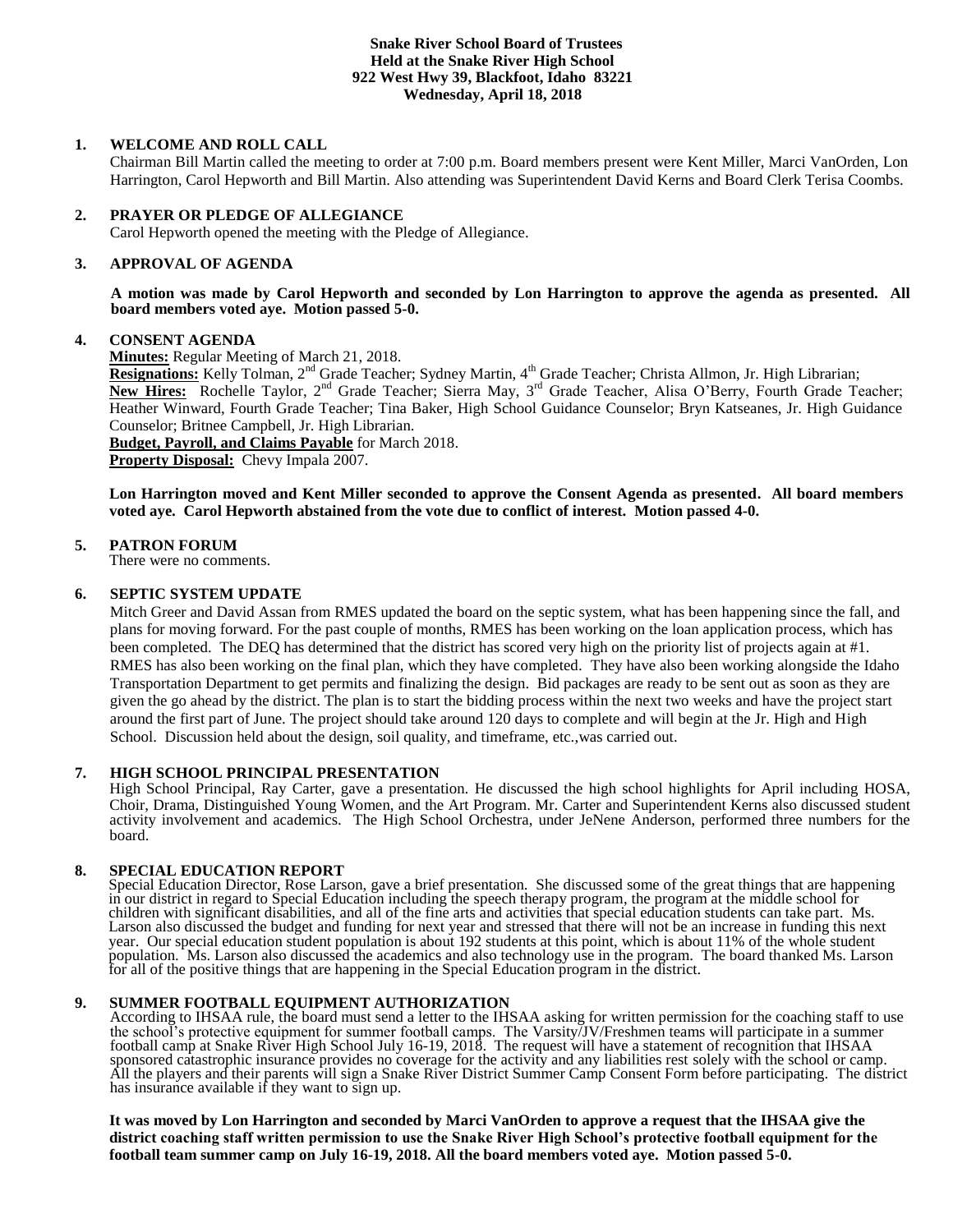# **10. BRENT L. YOUNG SCHOLARSHIP TRUST**

Superintendent Kerns updated the board on the Brent L. Young Scholarship after discussion took place at the last board meeting. Superintendent Kerns talked with Robert Coombs, basketball coach, about the funds from the trust who suggested that the remaining funds from the trust go towards new bleachers in the main gym and he would like to see the name of Brent L. Young placed on the front of the bleachers. Bleachers tend to be expensive and the board discussed ways to raise more money to make this goal a possibility. The alternative of repairing the current bleachers was also discussed.

# **11. POST LEGISLATIVE TOUR REPORT**

Superintendent Kerns summarized things he learned at the Post Legislative Tour. Of most importance, he discussed that trustee elections have been moved from May to November of odd years extending trustee terms by six months.

# **12. UPCOMING EVENTS**

- **a. Compensation and Benefit discussions should begin within the next month.**
- **b. Employee Retirement Reception will be May 9, 2018 from 4:15-6:00 p.m. The new employee reception will be held August 24, 2018.**
- **c. Next Board Meeting will be May 16, 2018 at 7:00 p.m. at the District Office.**
- **d. Snake River Education Foundation Color Run will be May 19, 2018.**
- **e. Graduation will be May 30, 2018 at Snake River High School at 8:00 p.m.**
- **f. Last Day of School for seniors is May 29, 2018 and for all other students is May 31, 2018.**
- **g. End of the Year Employee Meeting will be June 1, 2018 at 8:00 a.m.**
- **h. Annual Budget Hearing will be June 20, 2018.**

#### **13. POLICY READINGS SECOND READINGS:**

**Policy 6130, "Military Compact Waiver"** This policy is new and it is required by law to have a military compact waiver. Discussion held. No further changes made.

**Policy 6444, "Homebound Student Services"** This policy is updated with new Idaho Code references and clarification on the days a student needs to be absent. Discussion held about the procedure and forms. No further changes made.

**Policy 8495, "School Wellness."** This policy is updated after the Lunch Service Audit. On page 2, at the bottom of the page, some requirements were removed. No further changes.

**A motion was made by Kent Miller and seconded by Lon Harrington to approve the second readings of Policy 6130, "Military Compact Waiver," Policy 6444, "Homebound Student Services," and Policy 8495, "School Wellness."All board members voted aye. Motion passed 5-0.**

# **FIRST READINGS:**

**Policy 2330, "Board Relationship with SREA"** This policy is updated to match the procedure for distributing board minutes to the SREA. Discussion held. No further changes were made at this time.

**Policy 7650, "Family Medical Leave Act (FMLA)"** This policy is updated to include language relating to an intermittent or reduced leave schedule for employees who take FMLA, including special rules for instructional employees. On page 3 under the section "Intermittent or reduced leave schedule in the italics portion of the paragraph, *The District* will be changed to *The superintendent or designee*. No further changes at this time.

**Policy 8010, "School Climate"** This policy is new adding language regarding categories of policies that must be adopted by the board of trustees as mandated by Idaho State Board of Education rules. Discussion held.

**Policy 8215, "Concussion and Head Injury Guidelines"** This policy is new to the district policies and includes several additions as required by Idaho Code and IHSAA Guidelines i.e. annual written consent from parents/guardians, a reference to a district's concussion protocol, and potential need for accommodations upon return to school. Discussion held. No further changes at this time.

**A motion was made by Lon Harrington and seconded by Carol Hepworth to approve the first readings of Policy 2330, "Board Relationship with SREA," Policy 7650, "Family Medical Leave Act (FMLA), Policy 8010, "School Climate," Policy 8215, "Concussion and Head Injury Guidelines." All board members voted aye. Motion passed 5-0.**

# **14. EXECUTIVE SESSION**

**Under Idaho Code 74-206 [1b] Personnel, Kent Miller motioned and Marci VanOrden seconded to go into Executive Session. A roll call vote was taken: Kent Miller, aye; Lon Harrington, aye; Marci VanOrden, aye; Carol Hepworth, aye; and Bill Martin, aye. Motion passed 5-0.** 

The board went into Executive Session at 9:25 p.m. and Personnel discussed until 10:20 p.m.